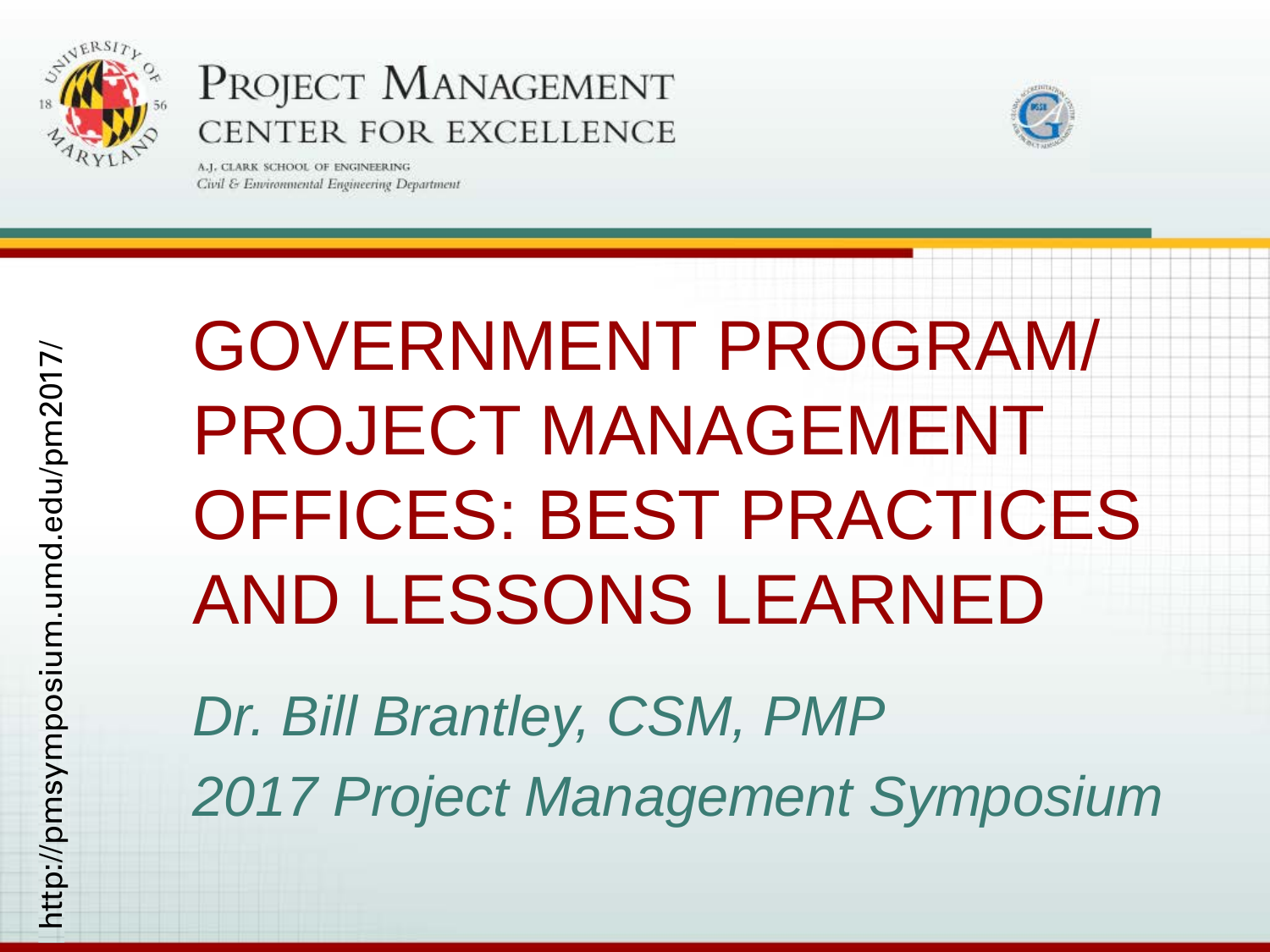

Civil & Environmental Engineering Department

Dr. Bill Brantley, CSM, PMP UMD Project Management Symposium May 4-5, 2017 Slide 2

# Research Question

What type of PMO frameworks currently exist in federal government agencies?

# Hypothesis One

There are more than one type of PMO framework in the federal government agencies.

## Hypothesis Two

The type of PMO framework in any given federal government agency is equally influenced by the agency mission and culture.

# Hypothesis Three

Most federal government agency PMOs are not enterprise-wide and are based in the CIO's organization.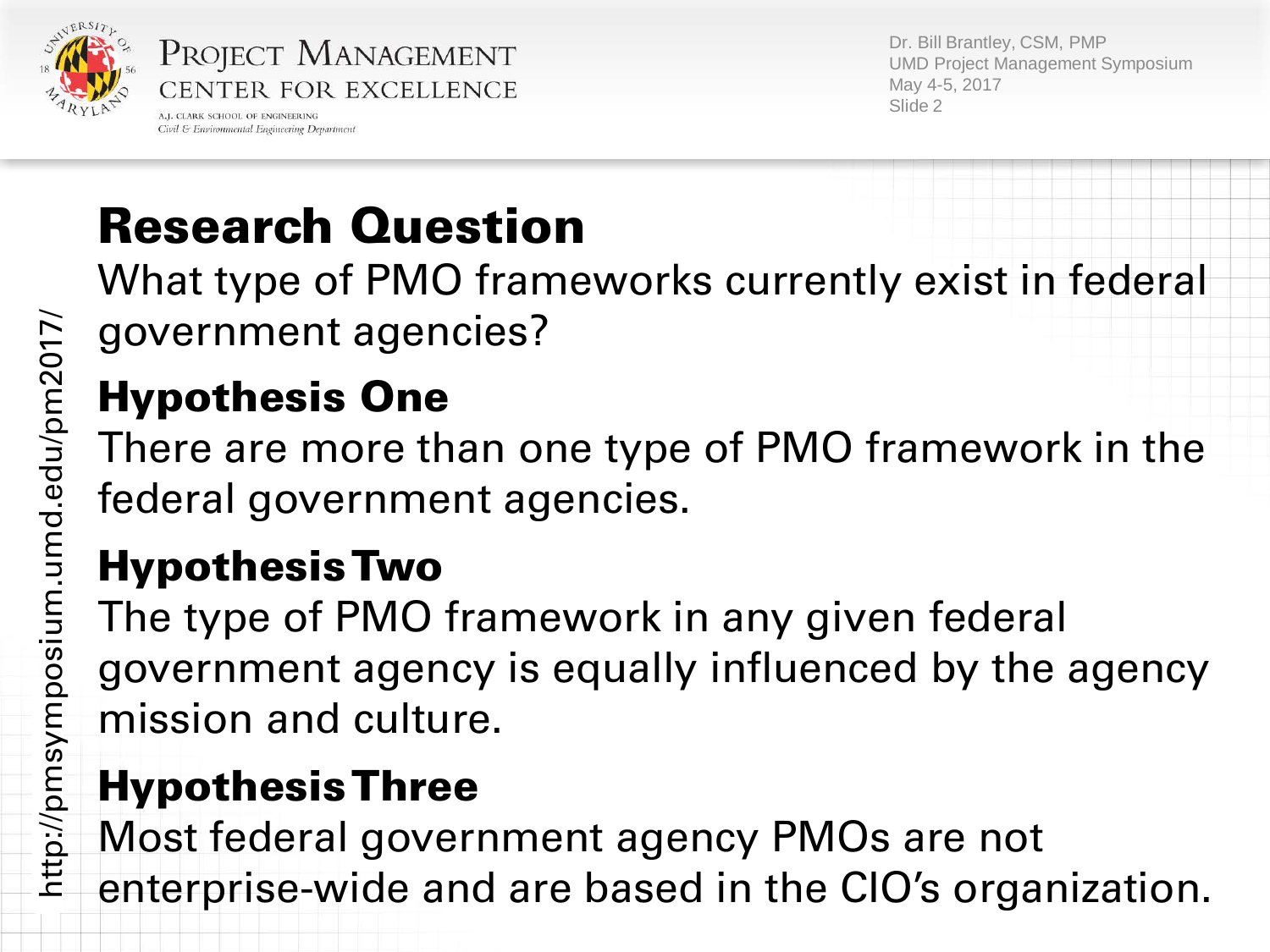

A.J. CLARK SCHOOL OF ENGINEERING Civil & Environmental Engineering Department Dr. Bill Brantley, CSM, PMP UMD Project Management Symposium May 4 -5, 2017 Slide 3





http://pmsymposium.umd.edu/pm2017/ http://pmsymposium.umd.edu/pm2017/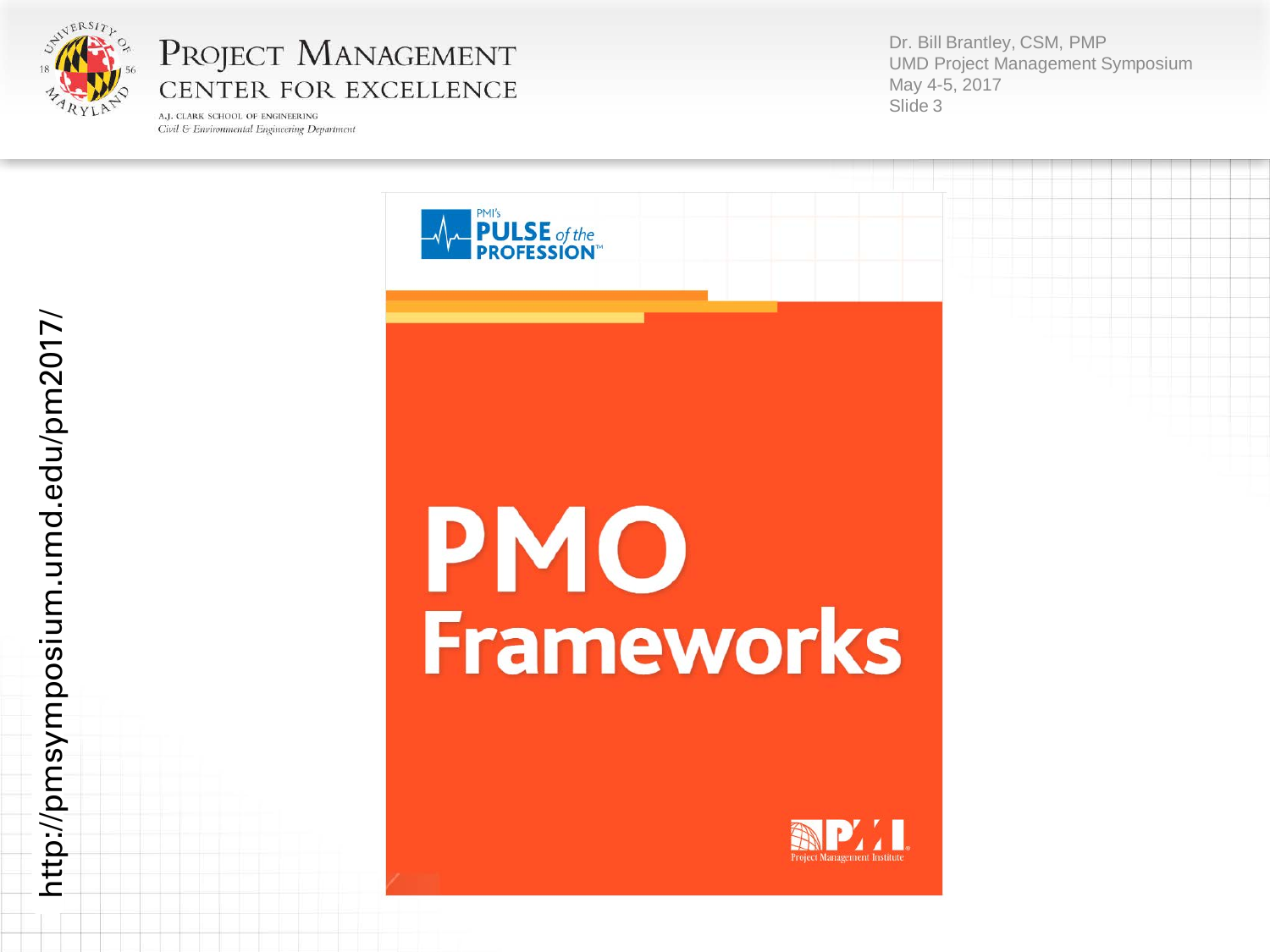

A.I. CLARK SCHOOL OF ENGINEERING Civil & Environmental Engineering Department Dr. Bill Brantley, CSM, PMP UMD Project Management Symposium May 4-5, 2017 Slide 4

# PMO Frameworks

**Organizational Unit PMO/Business Unit PMO/Divisional PMO/Departmental PMO**

Provides project-related services to support a business unit or division within an organization including, but not limited to, portfolio management, governance, operational project support and human resources utilization.

#### **Project-Specific PMO/Project Office/Program Office**

Provides project-related services as a temporary entity established to support a specific project or program. May include supporting data management, coordination of governance and reporting, and administrative activities to support the project or program team.

#### **Project Support/Services/Controls Office or PMO**

Provides enabling processes to continuously support management of project, program or portfolio work throughout the organization. Uses the governance, processes, practices, and tools established by the organization and provides administrative support for delivery of the project, program or portfolio work within its domain.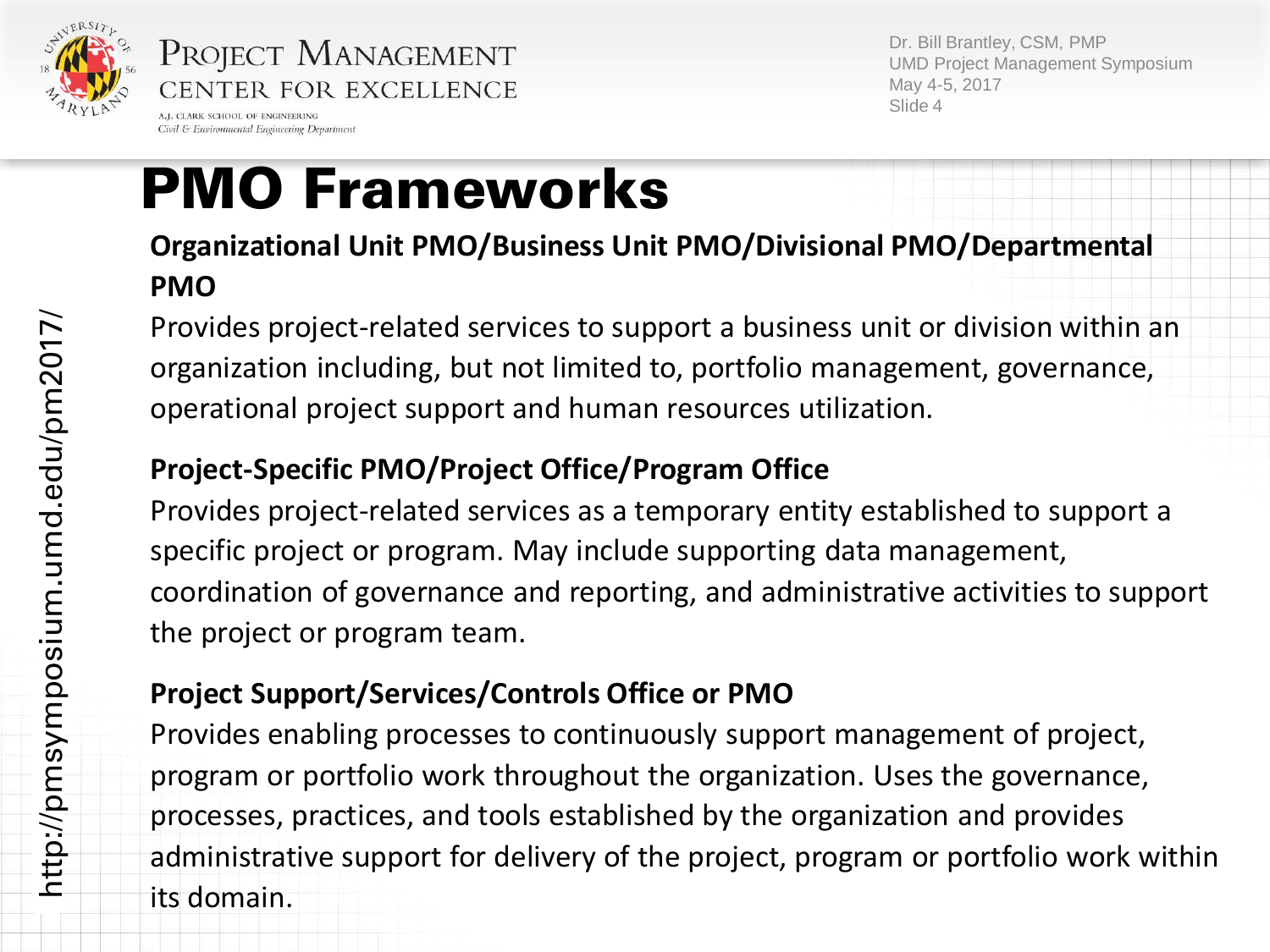

Civil & Environmental Engineering Department

Dr. Bill Brantley, CSM, PMP UMD Project Management Symposium May 4-5, 2017 Slide 5

# PMO Frameworks (cont.)

# http://pmsymposium.umd.edu/pm2017/ http://pmsymposium.umd.edu/pm2017/

#### **Enterprise/Organization-wide/Strategic/Corporate/Portfolio/Global PMO**

The highest-level PMO in organizations having one, this PMO is often responsible for alignment of project and program work to corporate strategy, establishing and ensuring appropriate enterprise governance, and performing portfolio management functions to ensure strategy alignment and benefits realization.

#### **Center of Excellence/Center of Competency**

Supports project work by equipping the organization with methodologies, standards and tools to enable project managers to better deliver projects. Increases the capability of the organization through good practices and a central point of contact for project managers.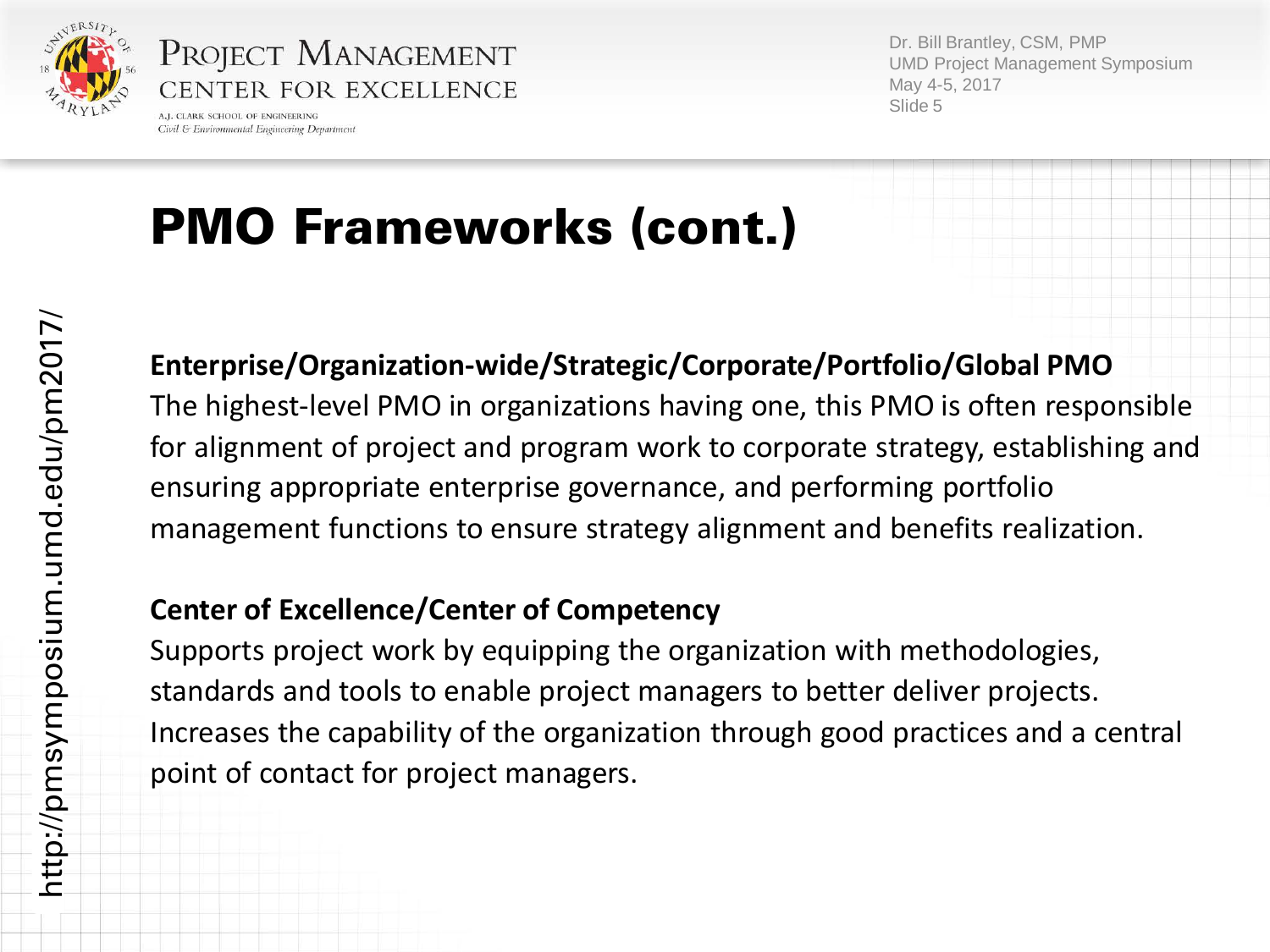

A.I. CLARK SCHOOL OF ENGINEERING Civil & Environmental Engineering Department Dr. Bill Brantley, CSM, PMP UMD Project Management Symposium May 4-5, 2017 Slide 6

# PMO Work Domains

#### **Standards, Methodologies and Processes**

Methodology definition; metrics definition; process development and improvement

#### **Project/Program Delivery Management**

Define the business goals; resource management; schedule/cost/scope management; business realization management; risk management; stakeholder management; communications; project integration

#### **Portfolio Management**

Prioritization; strategic alignment; portfolio reporting; resource management allocation; opportunities and investment analysis; risk management; benefits realization tracking/reporting

#### **Talent Management**

Training, career paths, career development, capability/skills development and certifications/qualifications/credentials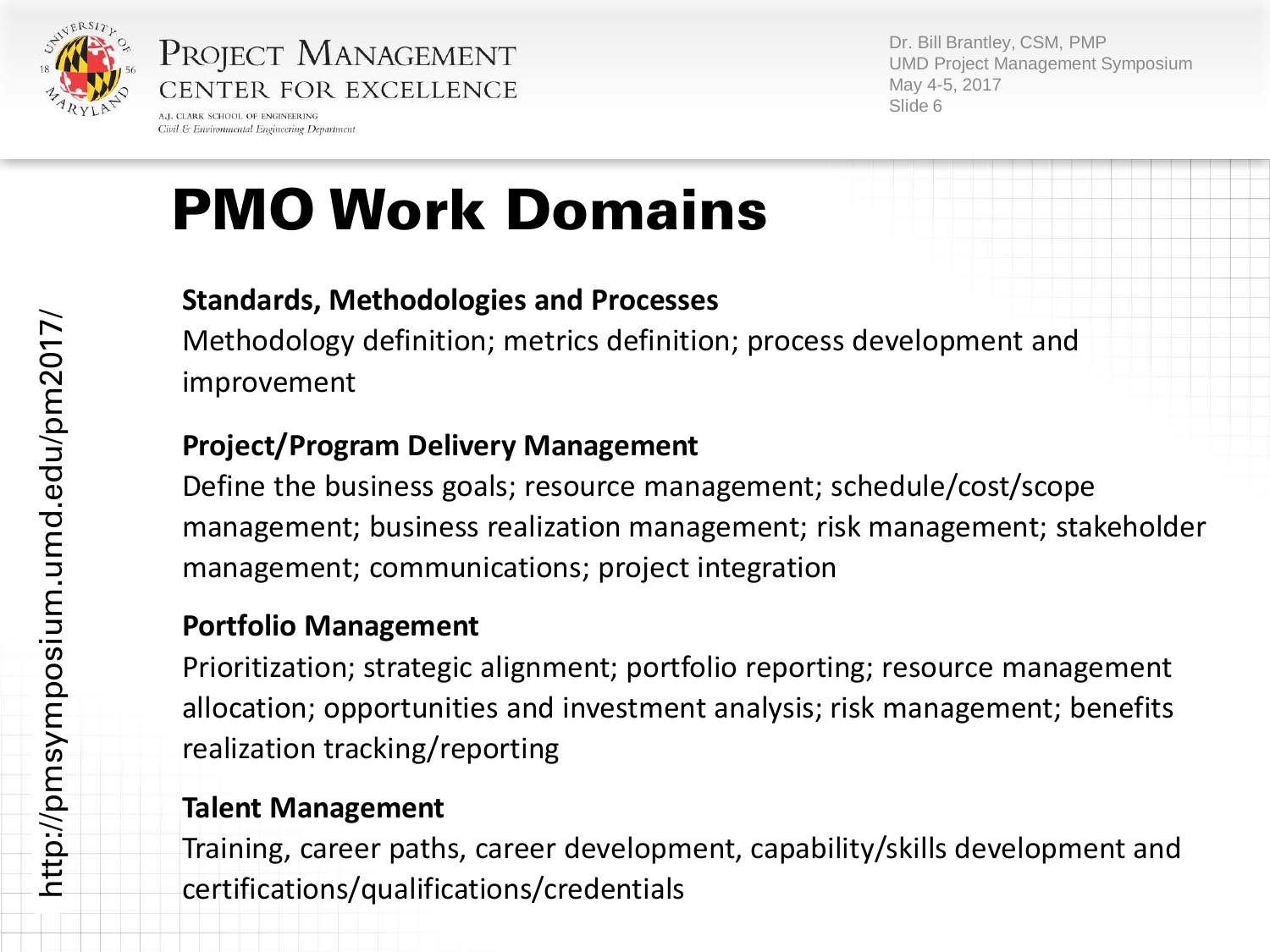

Civil & Environmental Engineering Department

Dr. Bill Brantley, CSM, PMP UMD Project Management Symposium May 4-5, 2017 Slide 7

# PMO Work Domains (cont.)

#### **Governance and Performance Management**

Performance reporting; issue escalation; information distribution; metrics/KPIs; compliance; financial management; PMO performance management

#### **Organizational Change Management**

Customer/stakeholder satisfaction; managing resistance; readiness assessment; stakeholder management; communications

#### **Administration and Support**

Tools (provisioning/implementation/support); consulting; IT/IS support

#### **Knowledge Management**

Defining knowledge management policies, managing intellectual collateral/property, lessons learned, content management and collaboration

#### **Strategic Planning**

Confirming strategic priorities; defining business goals and aligning to initiatives; environmental scanning; opportunity analysis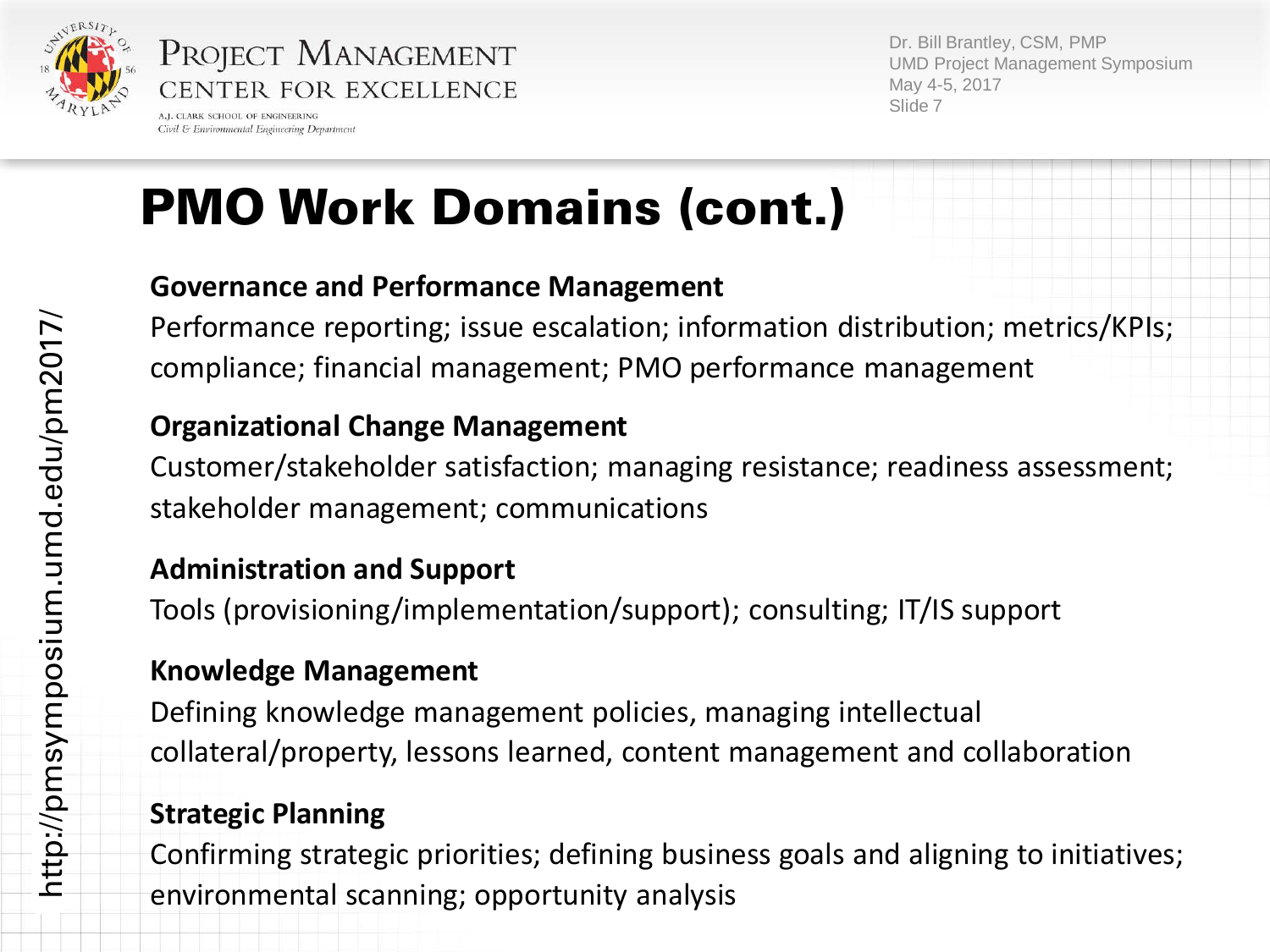

A.J. CLARK SCHOOL OF ENGINEERING Civil & Environmental Engineering Department Dr. Bill Brantley, CSM, PMP UMD Project Management Symposium May 4 -5, 2017 Slide 8

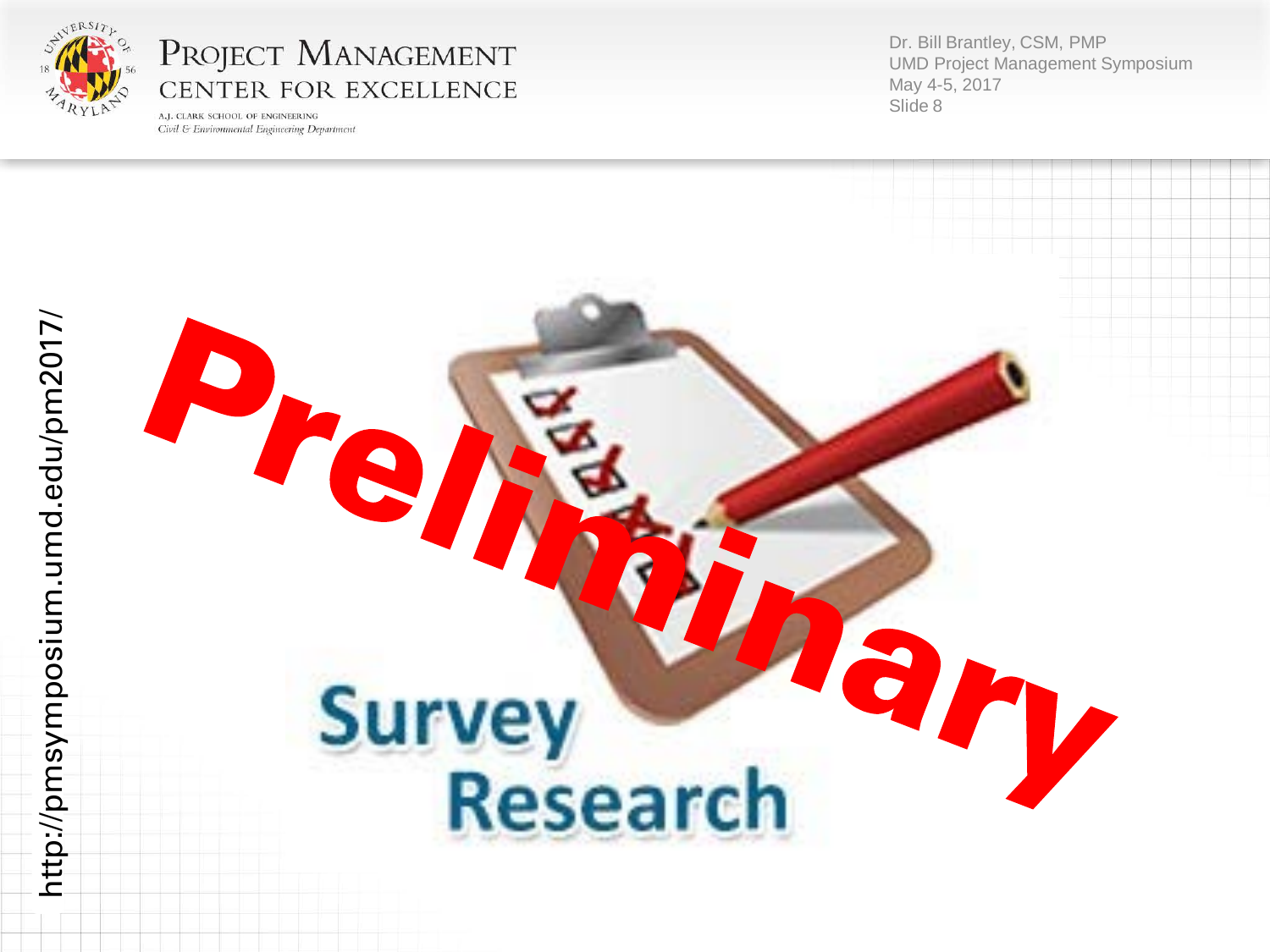

A.J. CLARK SCHOOL OF ENGINEERING Civil & Environmental Engineering Department Dr. Bill Brantley, CSM, PMP UMD Project Management Symposium May 4 -5, 2017 Slide 9

 $N = 2$ 

Please read the following descriptions of the Project Management Institute's Project **Management Office (PMO) Frameworks.** Which one most closely resembles the type of PMO in your agency or organization? If you have more than one PMO, select the framework that most closely resembles the highest organizational level PMO for this question and subsequent questions.

Answered: 2 Skipped: 0



http://pmsymposium.umd.edu/pm2017/ http://pmsymposium.umd.edu/pm2017/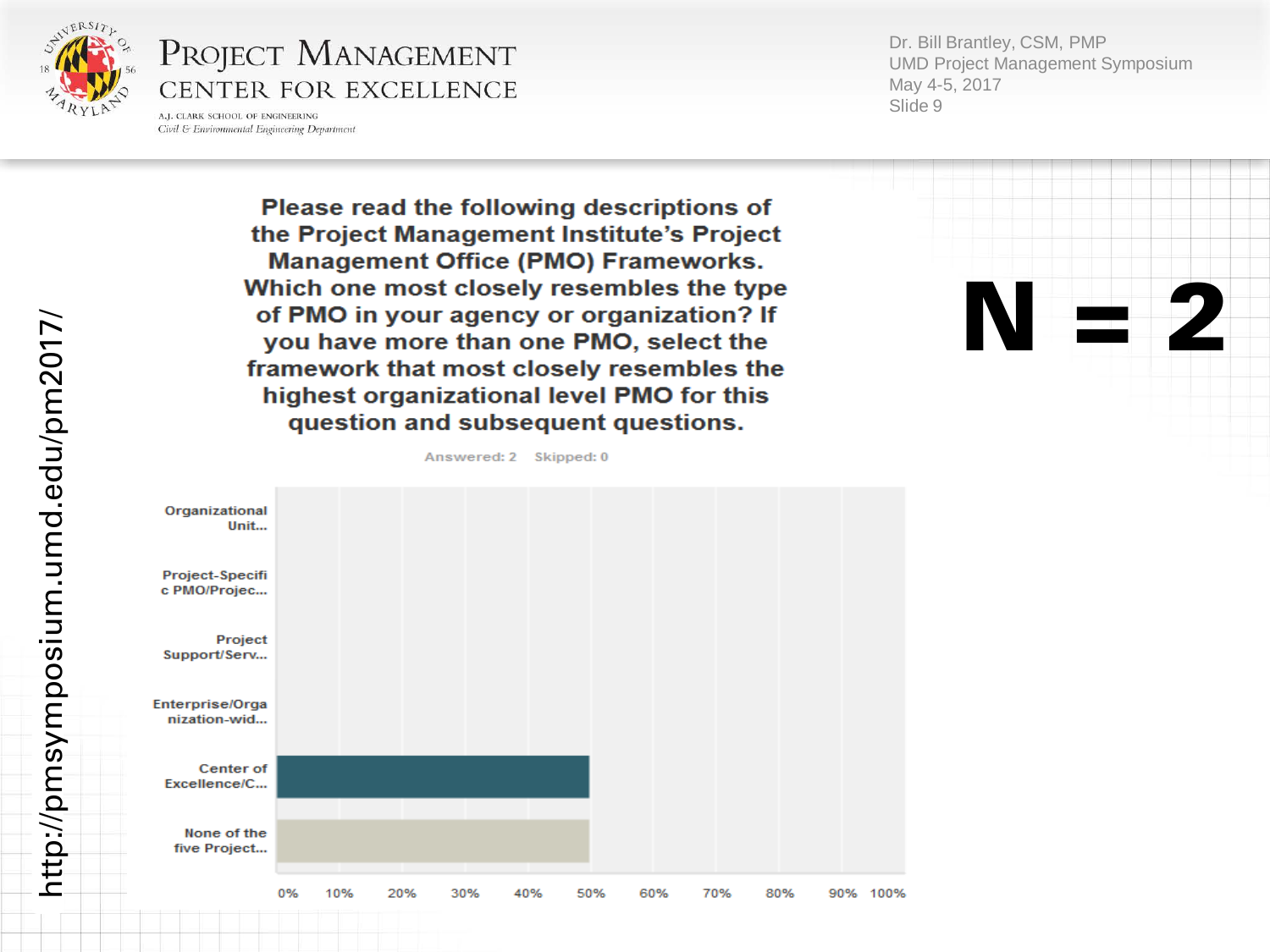

A.J. CLARK SCHOOL OF ENGINEERING Civil & Environmental Engineering Department Dr. Bill Brantley, CSM, PMP UMD Project Management Symposium May 4 -5, 2017 Slide 10

 $N = 1$ 

Is your agency or organization's PMO different from the Project Management Institute's (PMI) five PMO frameworks? If so, is it a combination of two or more of the **PMI's PMO frameworks? Please indicate** which PMO frameworks combine to best represent your agency or organization's PMO.

> Skipped: 1 Answered: 1

| Answer Choices                                                                                | $\overline{\phantom{a}}$ | Responses |   |
|-----------------------------------------------------------------------------------------------|--------------------------|-----------|---|
| Organizational Unit PMO/Business Unit PMO/Divisional PMO/Departmental Responses<br><b>PMO</b> |                          | 100.00%   |   |
| Project-Specific PMO/Project Office/Program Office                                            | <b>Responses</b>         | $0.00\%$  | 0 |
| Project Support/Services/Controls Office or PMO                                               | <b>Responses</b>         | $0.00\%$  | 0 |
| Enterprise/Organization-wide/Strategic/Corporate/Portfolio/Global PMO                         | <b>Responses</b>         | $0.00\%$  | 0 |
| <b>Center of Excellence/Center of Competency</b>                                              | <b>Responses</b>         | 100.00%   |   |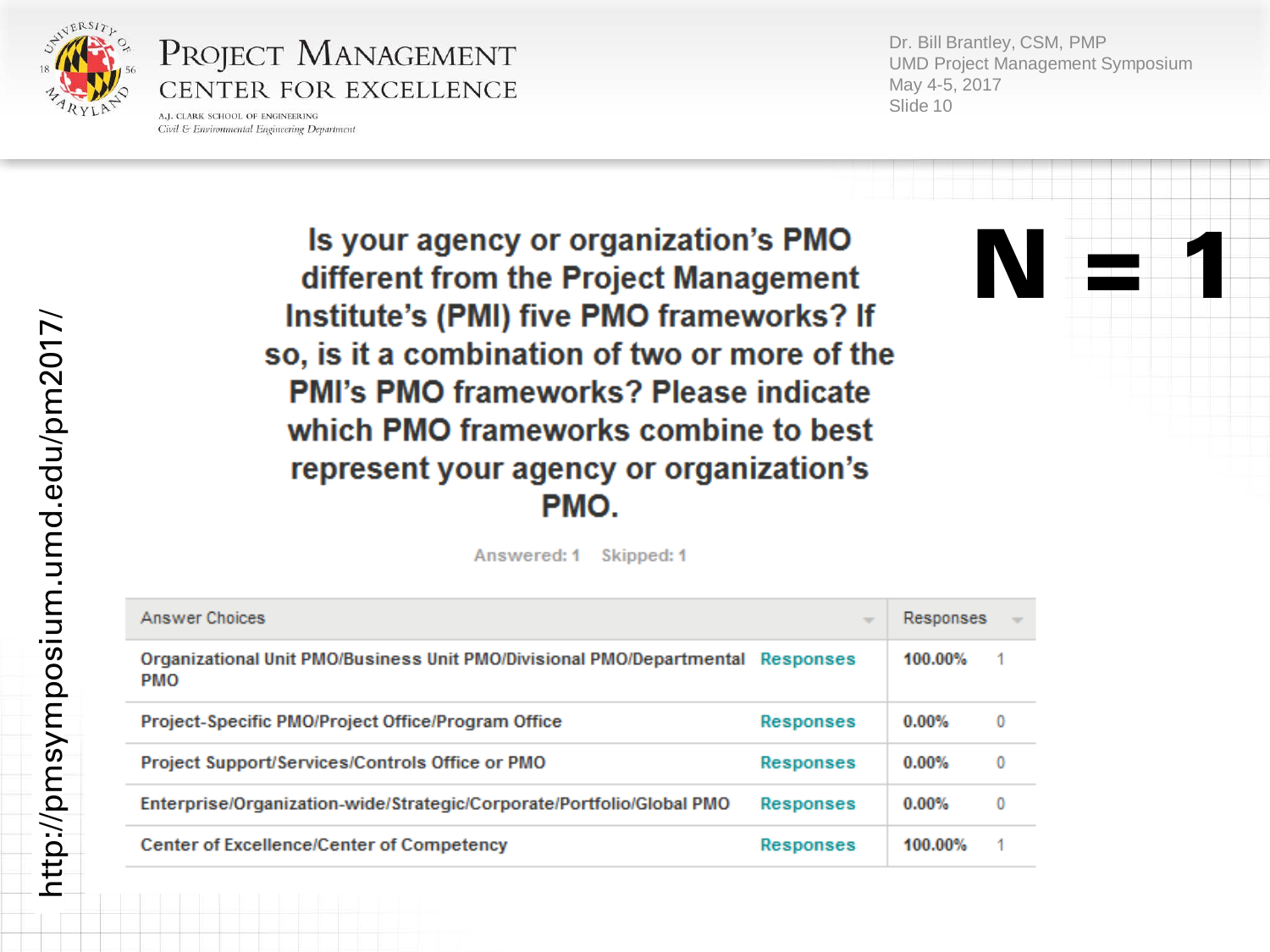

A.J. CLARK SCHOOL OF ENGINEERING Civil & Environmental Engineering Department Dr. Bill Brantley, CSM, PMP UMD Project Management Symposium May 4 -5, 2017 Slide 11

#### Please select one or more work domains that your agency or organization's PMO provides:



http://pmsymposium.umd.edu/pm2017/ http://pmsymposium.umd.edu/pm2017/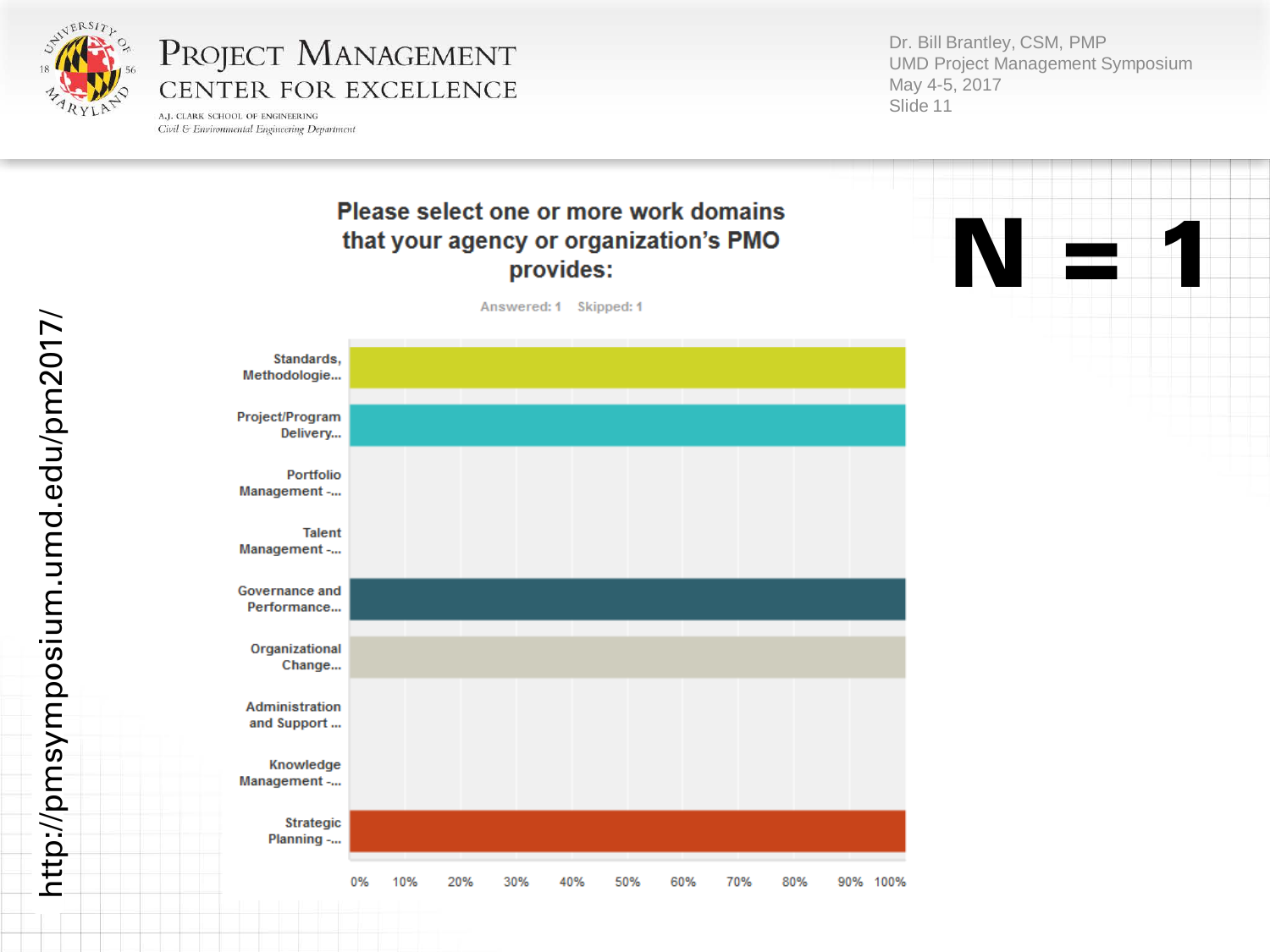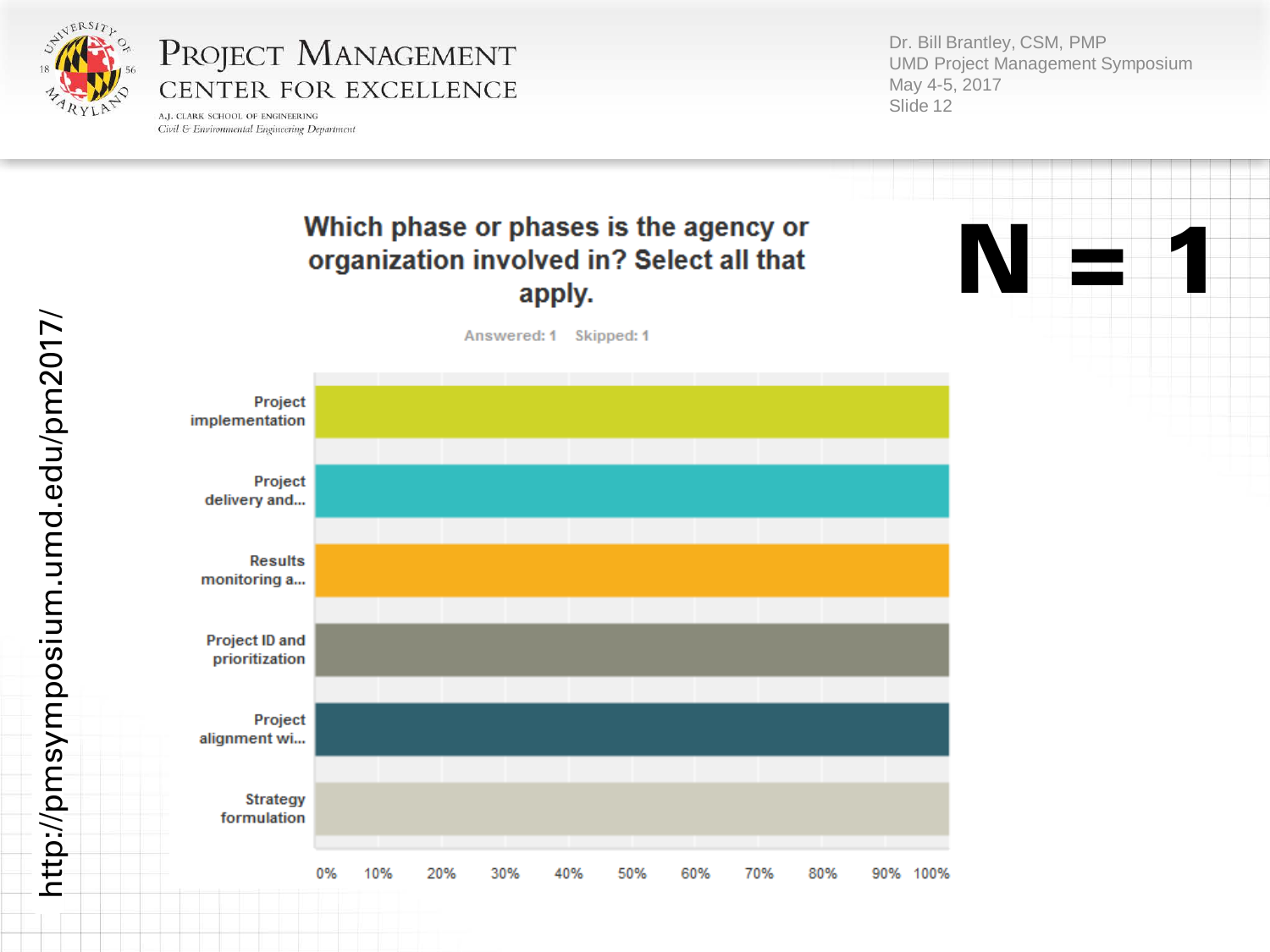

Project Management CENTER FOR EXCELLENCE

A.I. CLARK SCHOOL OF ENGINEERING Civil & Environmental Engineering Department Dr. Bill Brantley, CSM, PMP UMD Project Management Symposium May 4-5, 2017 Slide 13

# If your agency or organization has more than one PMO, please describe why you have multiple PMOs.  $N = 1$

"IT has an extremely large portfolio and must comply with FITARA and other recent IT laws. The Office of Management (OM) PMO must manage all other projects such as process improvements, organizational assessments etc. OM has the responsibility of steering Strategic Initiatives for the COO, thus projects most often relate to goals and objectives that align with the strategic plan."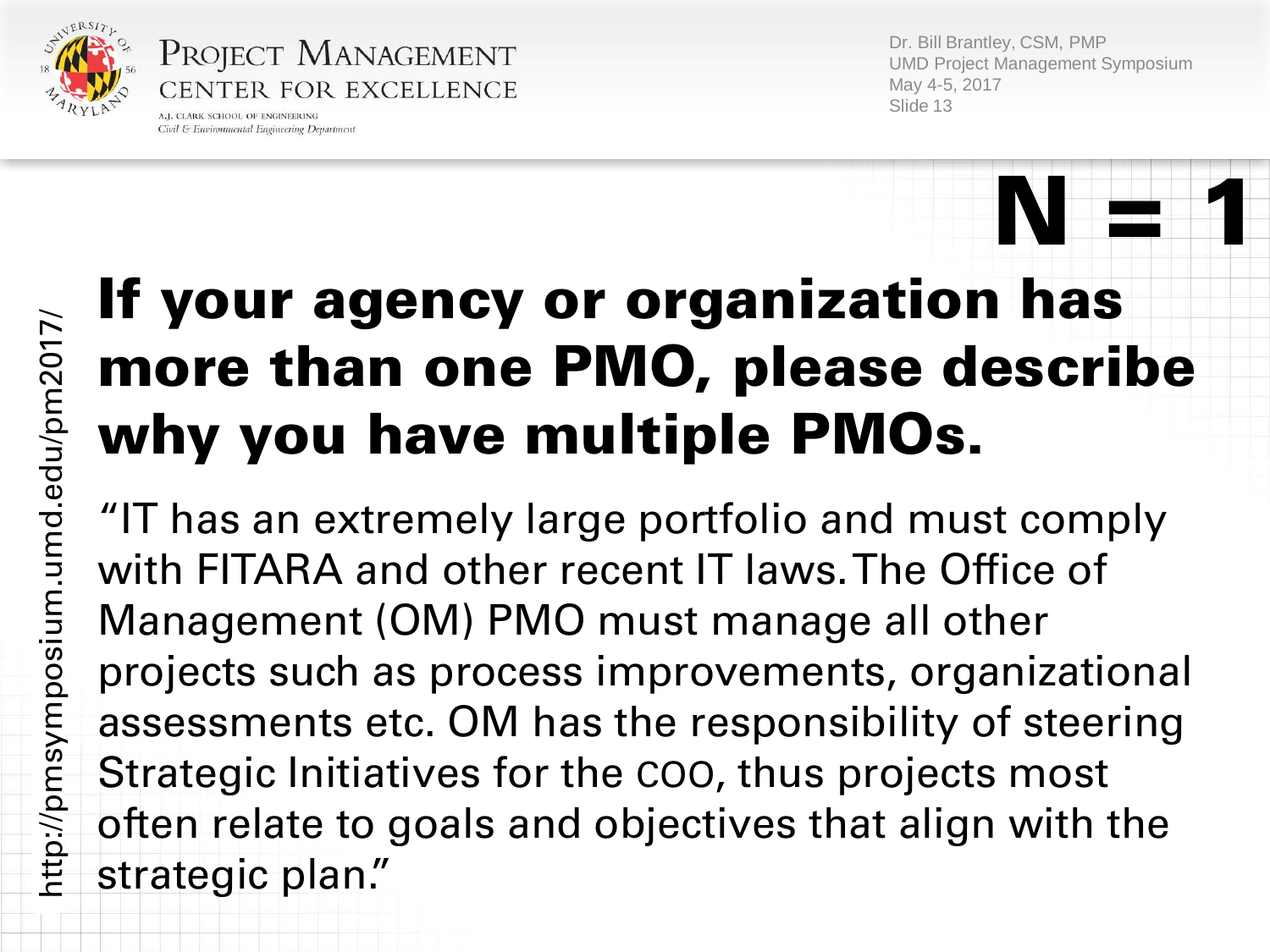

A.J. CLARK SCHOOL OF ENGINEERING Civil & Environmental Engineering Department Dr. Bill Brantley, CSM, PMP UMD Project Management Symposium May 4 -5, 2017 Slide 14



# **Literature Review**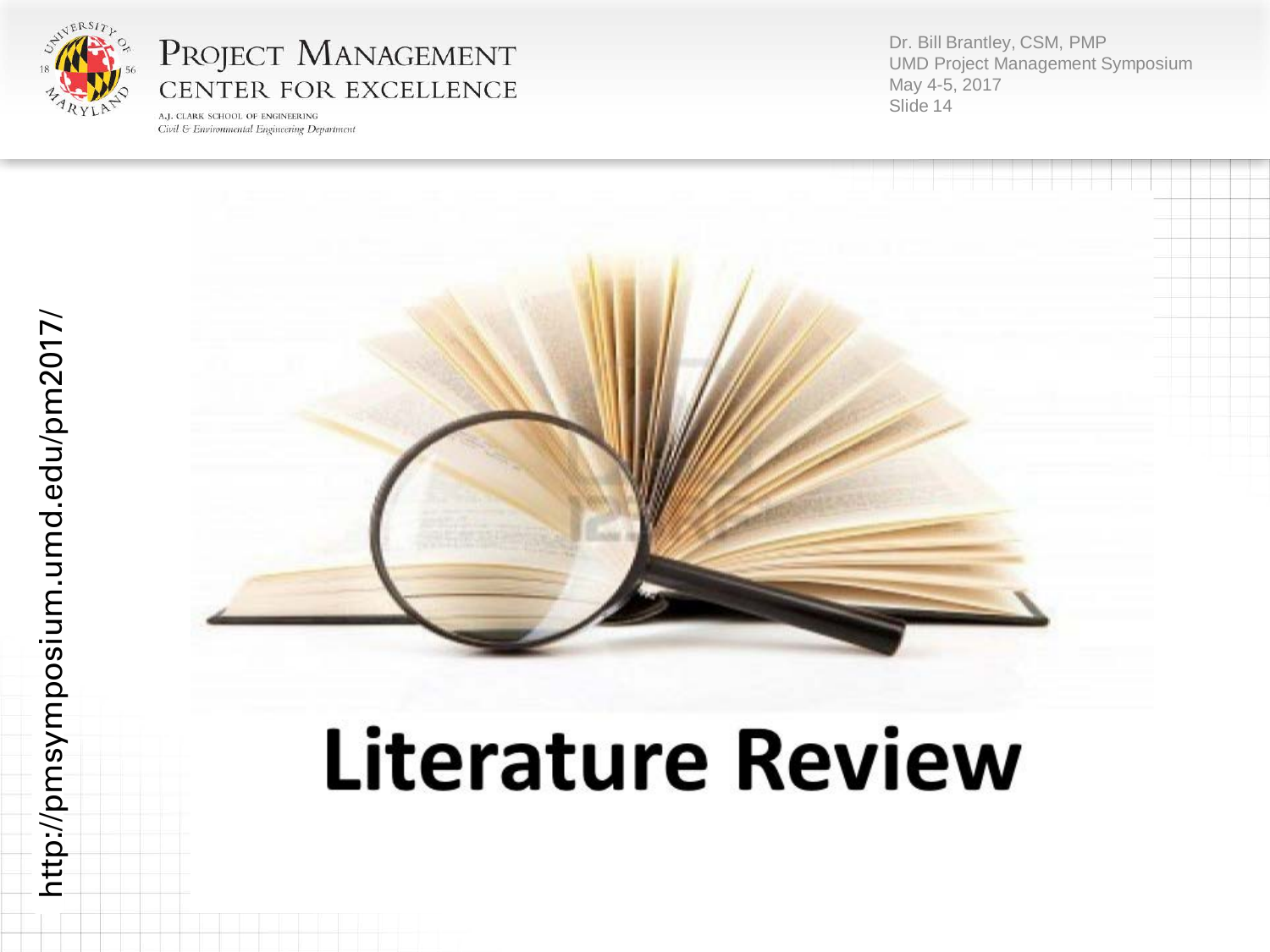

Dr. Bill Brantley, CSM, PMP UMD Project Management Symposium May 4-5, 2017 Slide 15

## **An exploration of project management office features and their relationship to project performance**

- Project support to offload administrative burdens such as reporting and software operations from project managers.
- Consulting and mentoring, whereby professional PM expertise such as proposal development and project planning is provided.
- Development and enforcement of standards and methods to leverage best practices and to ensure members of the organization are all ''speaking the same PM language.''
- Training to enhance individual skills and to encourage professional certification.
- Assistance in staffing projects with appropriate project managers.
- Playing a high-tech project support role by enabling virtual project offices across geographical and organizational distance.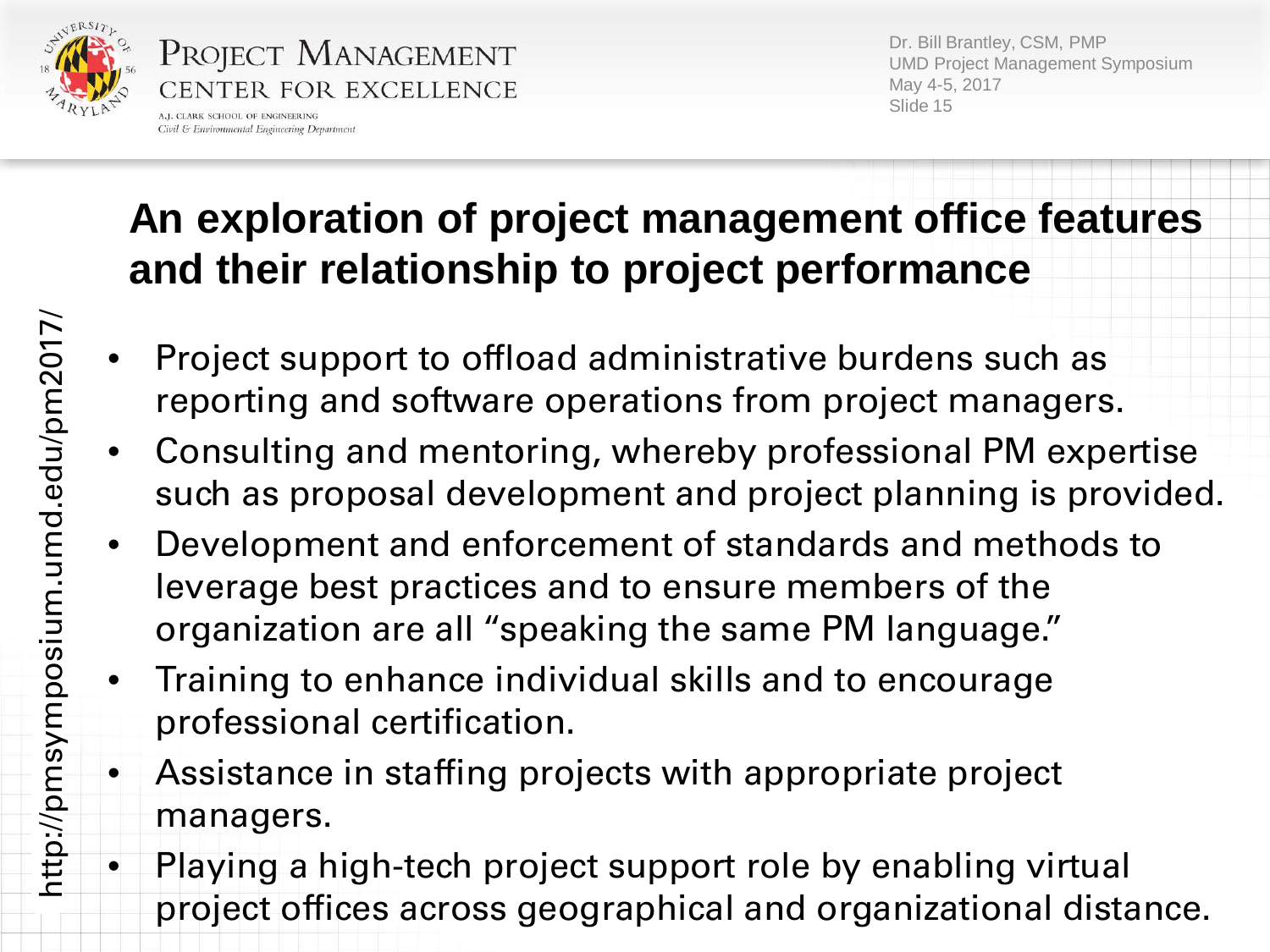

Civil & Environmental Engineering Department

Dr. Bill Brantley, CSM, PMP UMD Project Management Symposium May 4-5, 2017 Slide 16

**An exploration of project management office features and their relationship to project performance**

 $\overline{\phantom{a}}$ 

**Providing Project Administrative Support Providing Human Resource/Staffing Assistance Providing PM Consulting and Mentoring Providing or Arranging PM Training Developing and Maintaining PM Standards and Methods Developing and Maintaining Project Historical Archives**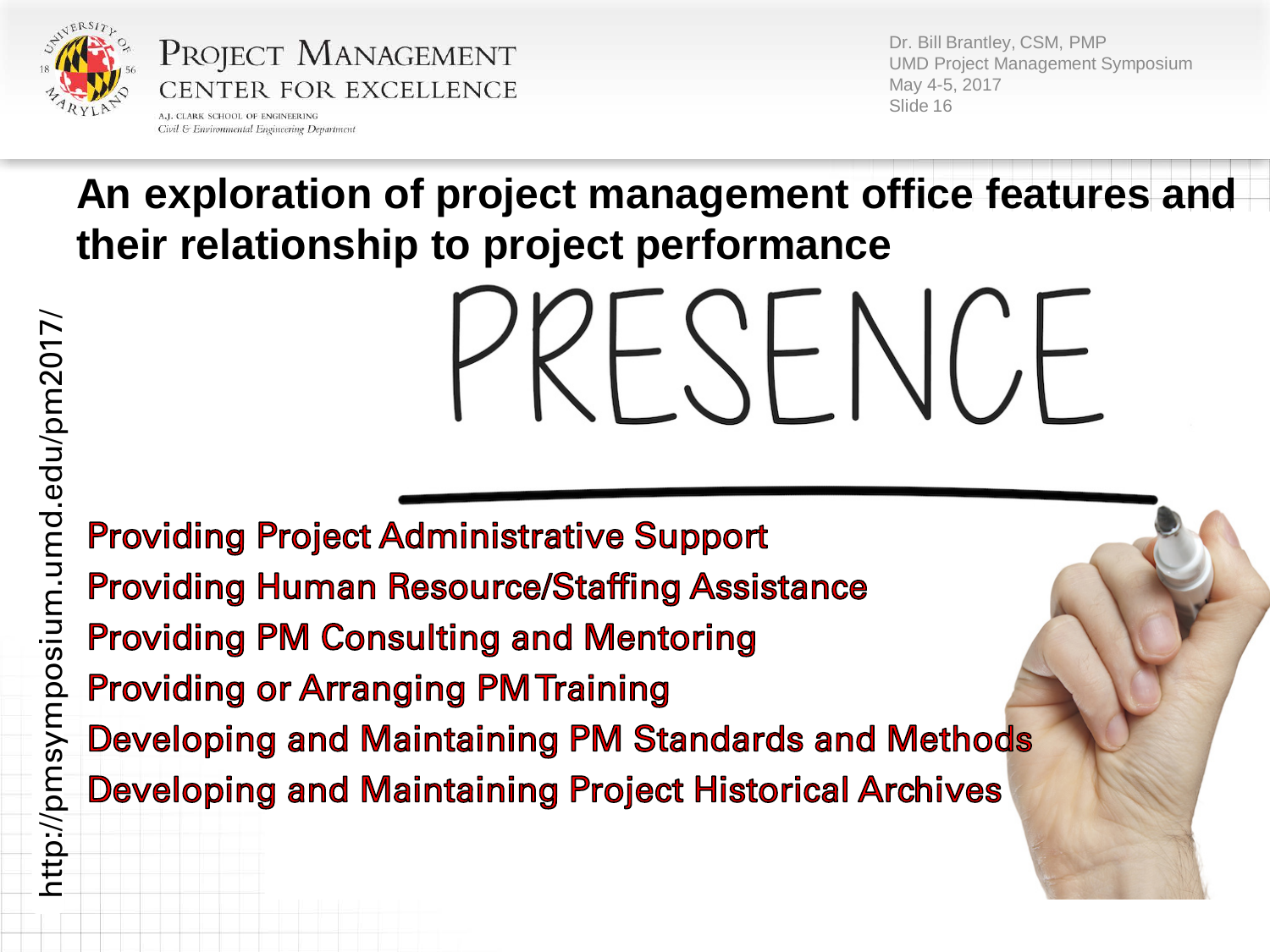

Civil & Environmental Engineering Department

Dr. Bill Brantley, CSM, PMP UMD Project Management Symposium May 4-5, 2017 Slide 17

## **An exploration of project management office features and their relationship to project performance**

# PMO Presence Findings

1. There is strong evidence that PM standards and methods are most highly correlated with project performance. This PMO feature should take priority over the others studied, whether a formal PMO

entity is being established or not. 2. The use of project historical archives also showed

a significant correlation with project performance.

Dai, C.X., and Wells, W.G. (2004). An exploration of project management office features and their relationship to project performance. *International Journal of Project Management* 22. 523-532.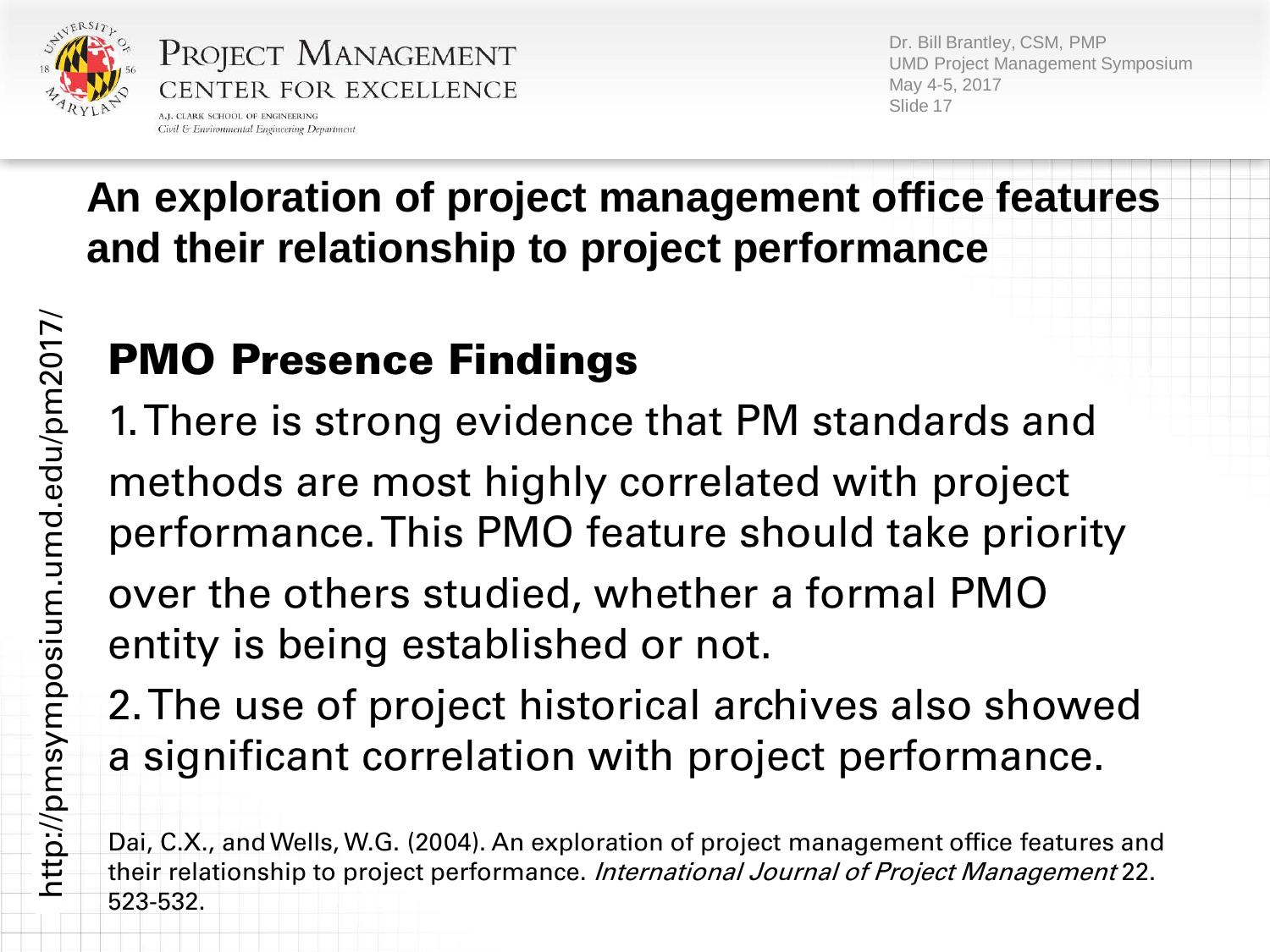

A.I. CLARK SCHOOL OF ENGINEERING Civil & Environmental Engineering Department Dr. Bill Brantley, CSM, PMP UMD Project Management Symposium May 4-5, 2017 Slide 18

- Monopolistic in nature
- Lack of adequate and appropriate skills within the public sector
- Larger number of stakeholders, often with conflicting interests
- Elaborate bureaucratic processes of projects approval, funds release, reporting, and monitoring
- Larger, and more complex, projects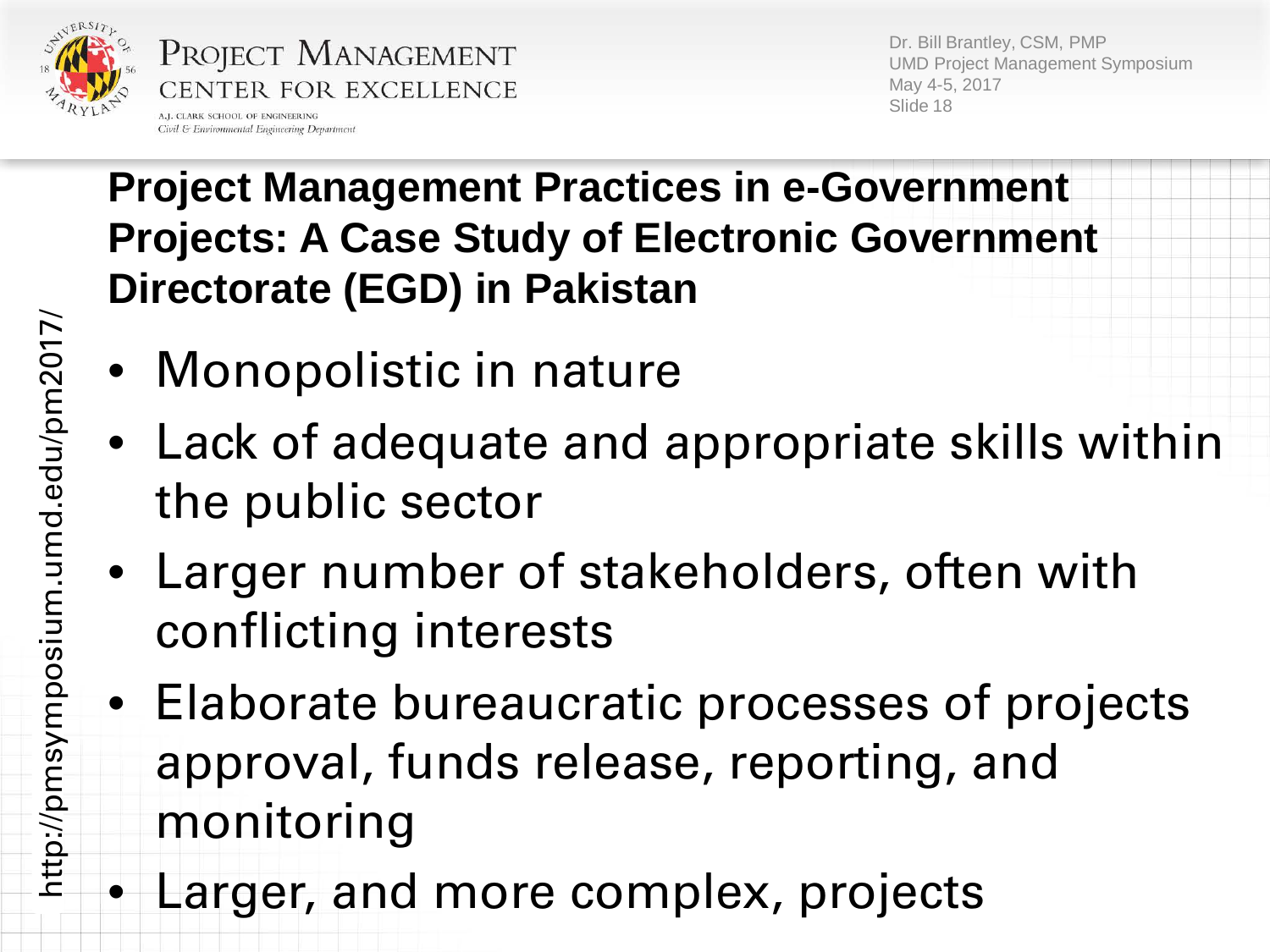

A.I. CLARK SCHOOL OF ENGINEERING Civil & Environmental Engineering Department Dr. Bill Brantley, CSM, PMP UMD Project Management Symposium May 4-5, 2017 Slide 19

- Sometimes ambiguous goals, or goals not properly linked with organizational (i.e. national development) goals
- Extensive external dependencies and influences, i.e. from politicians, citizens, external funding agencies etc.
- Diluted personal responsibilities and accountability, sometimes drive by attitude of 'passing the buck'.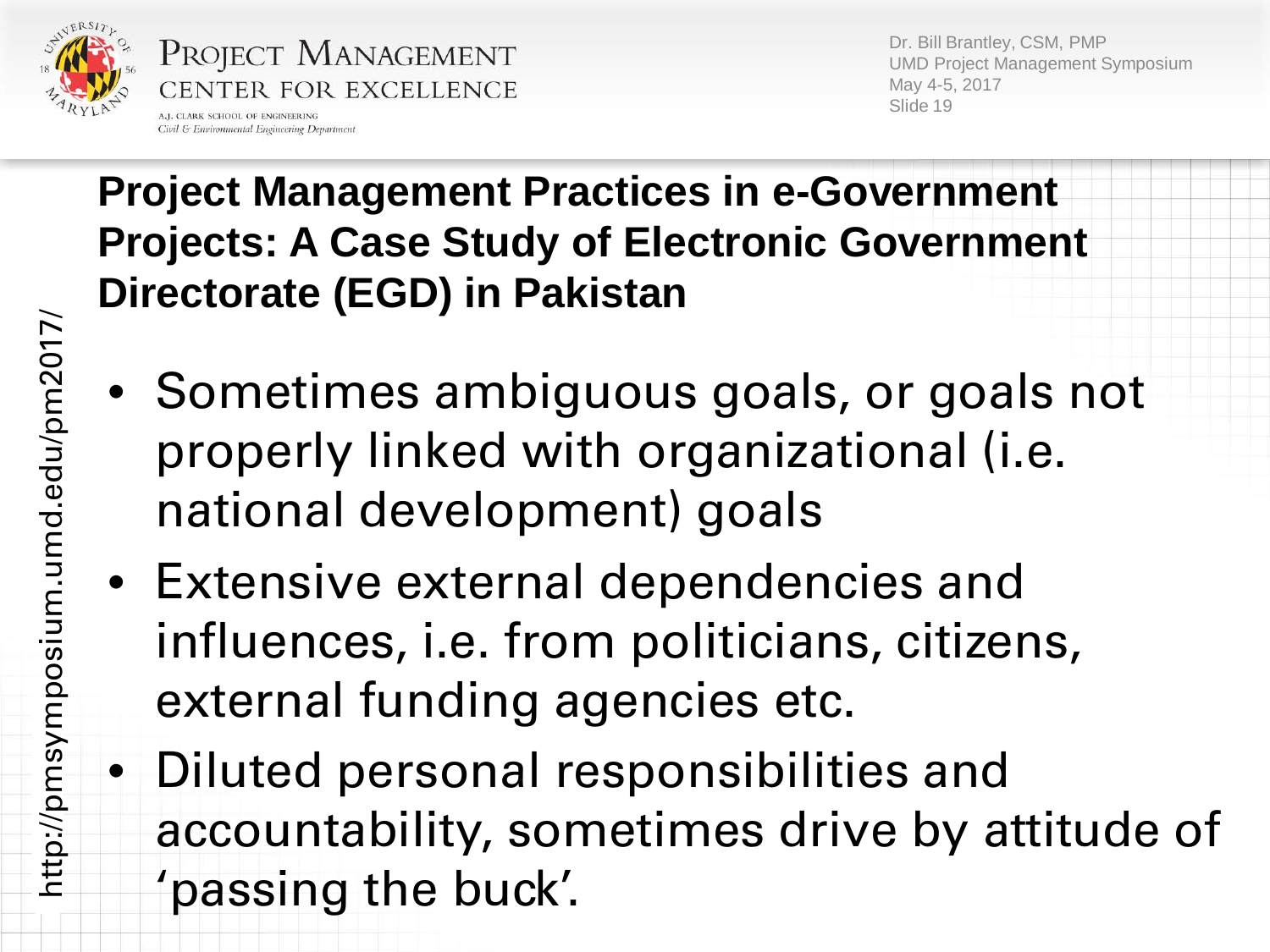

Civil & Environmental Engineering Department

Dr. Bill Brantley, CSM, PMP UMD Project Management Symposium May 4-5, 2017 Slide 20

- Shorter planning and financial horizons (or perspectives)
- Subject to laws, regulations and oversight that exceed those on private organizations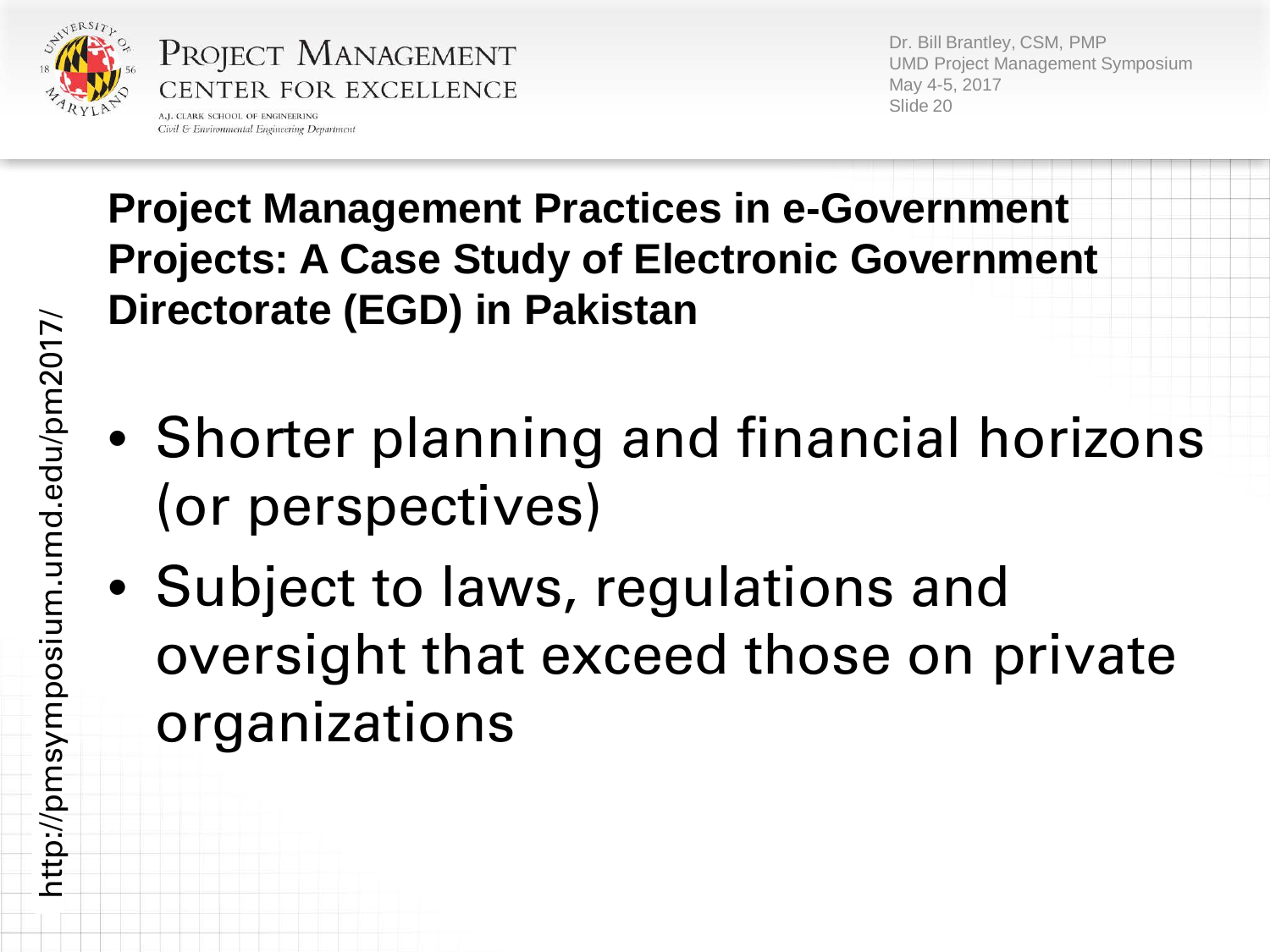

A.J. CLARK SCHOOL OF ENGINEERING Civil & Environmental Engineering Department Dr. Bill Brantley, CSM, PMP UMD Project Management Symposium May 4-5, 2017 Slide 21

<u>IRel</u>

hink

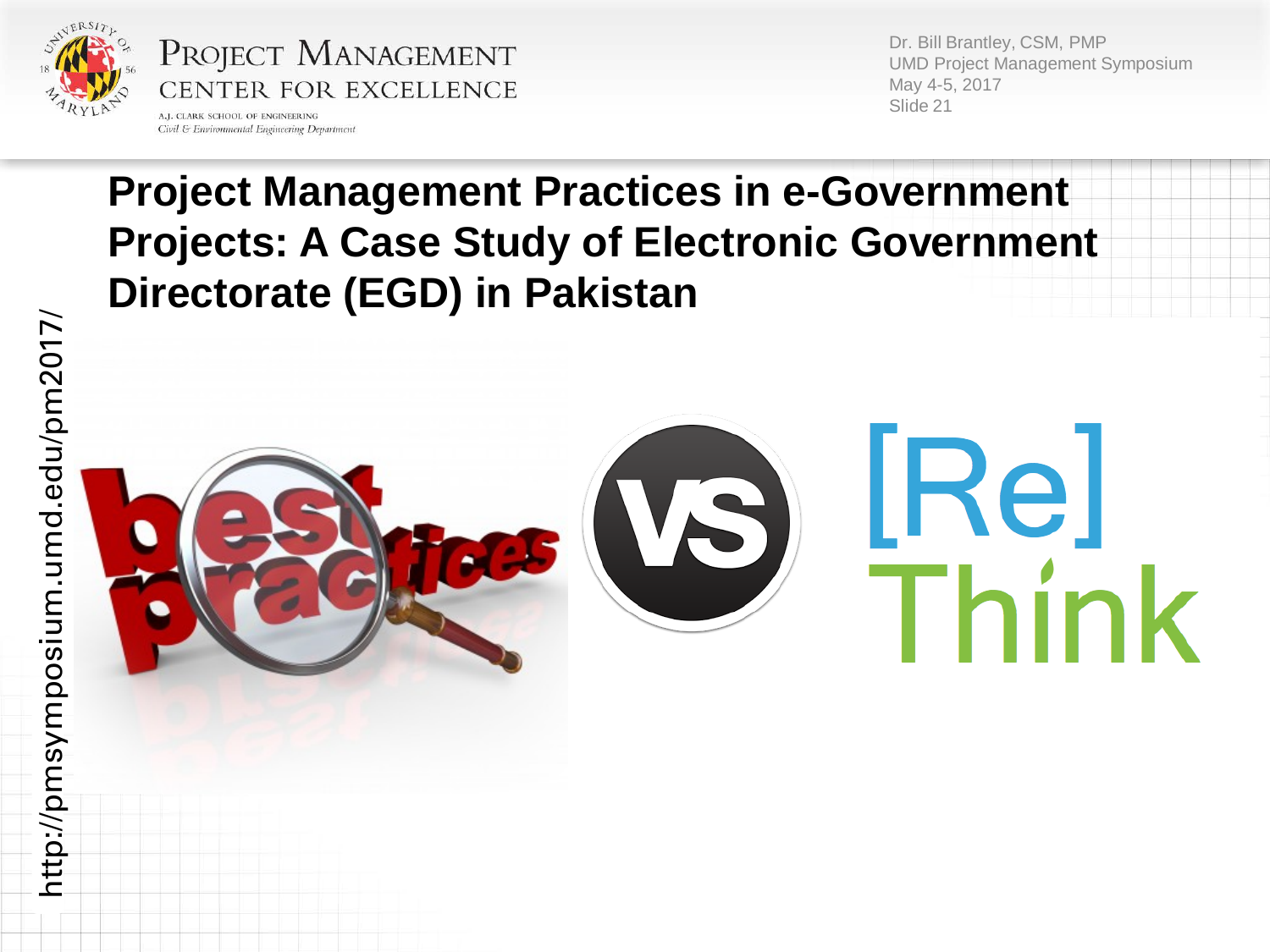

A.J. CLARK SCHOOL OF ENGINEERING Civil & Environmental Engineering Department Dr. Bill Brantley, CSM, PMP UMD Project Management Symposium May 4-5, 2017 Slide 22

#### **Project Management Practices in e-Government Projects: A Case Study of Electronic Government Directorate (EGD) in Pakistan**

It is recommended that attention must be given while proposing the standardized and internationally recognized project management methodologies and practices to Public sector organizations. The important factors like lack of adequate and appropriate skills within the public sector; larger number of stakeholders with conflicting interests, bureaucratic processes of projects approval and funds release must be considered in advance. Attention must be given to projects progress; timely and accurate identification of delays and reasons thereof; capacity building of project management professionals, and better projects controlling, monitoring, and closing

Shah, S.R.A., Khan, A.Z., and Khalil, M.S. (2011). Project Management Practices in e-Government Projects: A Case Study of Electronic Government Directorate (EGD) in Pakistan. *International* Journal of Business and Social Science, 2.7. 235-243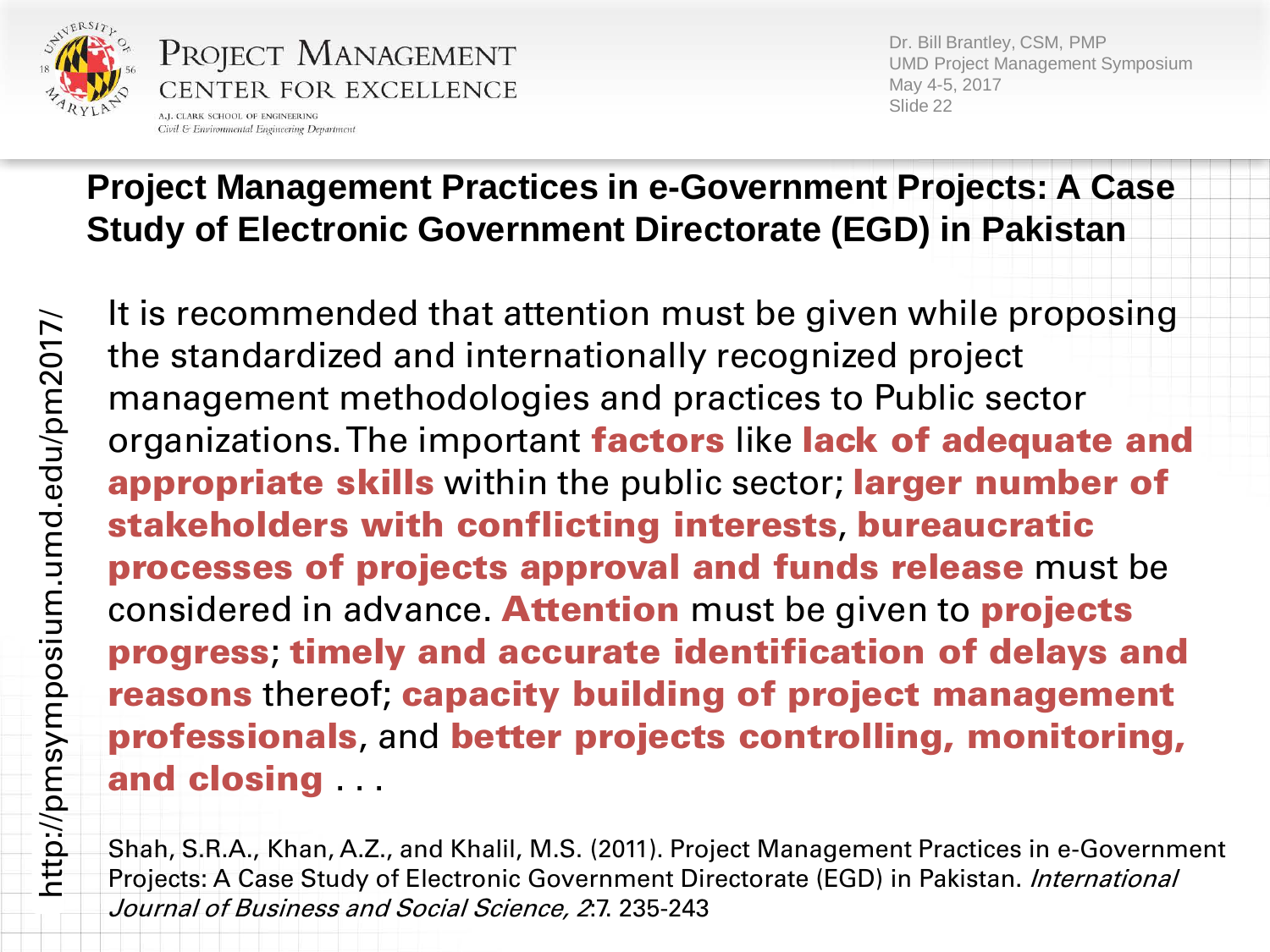

A.J. CLARK SCHOOL OF ENGINEERING Civil & Environmental Engineering Department Dr. Bill Brantley, CSM, PMP UMD Project Management Symposium May 4 -5, 2017 Slide 23



We are excited to announce that on 14 December, President Barack Obama signed The **Program Management Improvement and** Accountability Act of 2015 (PMIAA) into law.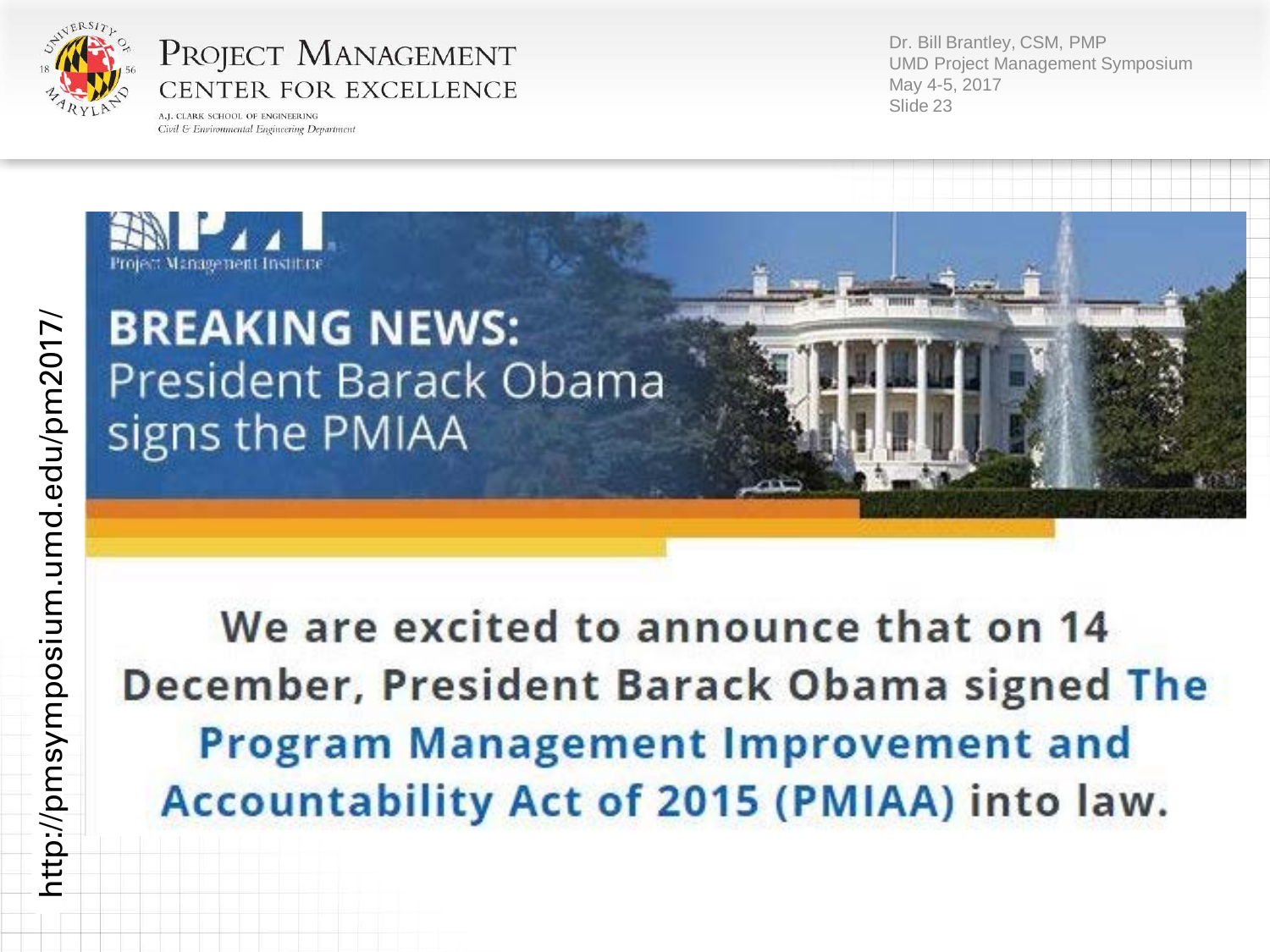

A.J. CLARK SCHOOL OF ENGINEERING Civil & Environmental Engineering Department Dr. Bill Brantley, CSM, PMP UMD Project Management Symposium May 4 -5, 2017 Slide 24

### **PMIAA: overview**

- PMIAA will enhance program management leading practices throughout the U.S. federal government in four important ways:
	- Creating a job series and career path for federal program managers
	- Developing a standards-based model for program management consistent throughout the government
	- Designating a senior executive in each agency to be responsible for program management policy and strategy across the agency
	- Establishing an interagency council on program management to  $\frac{1}{2}$ align agency approaches across the federal government

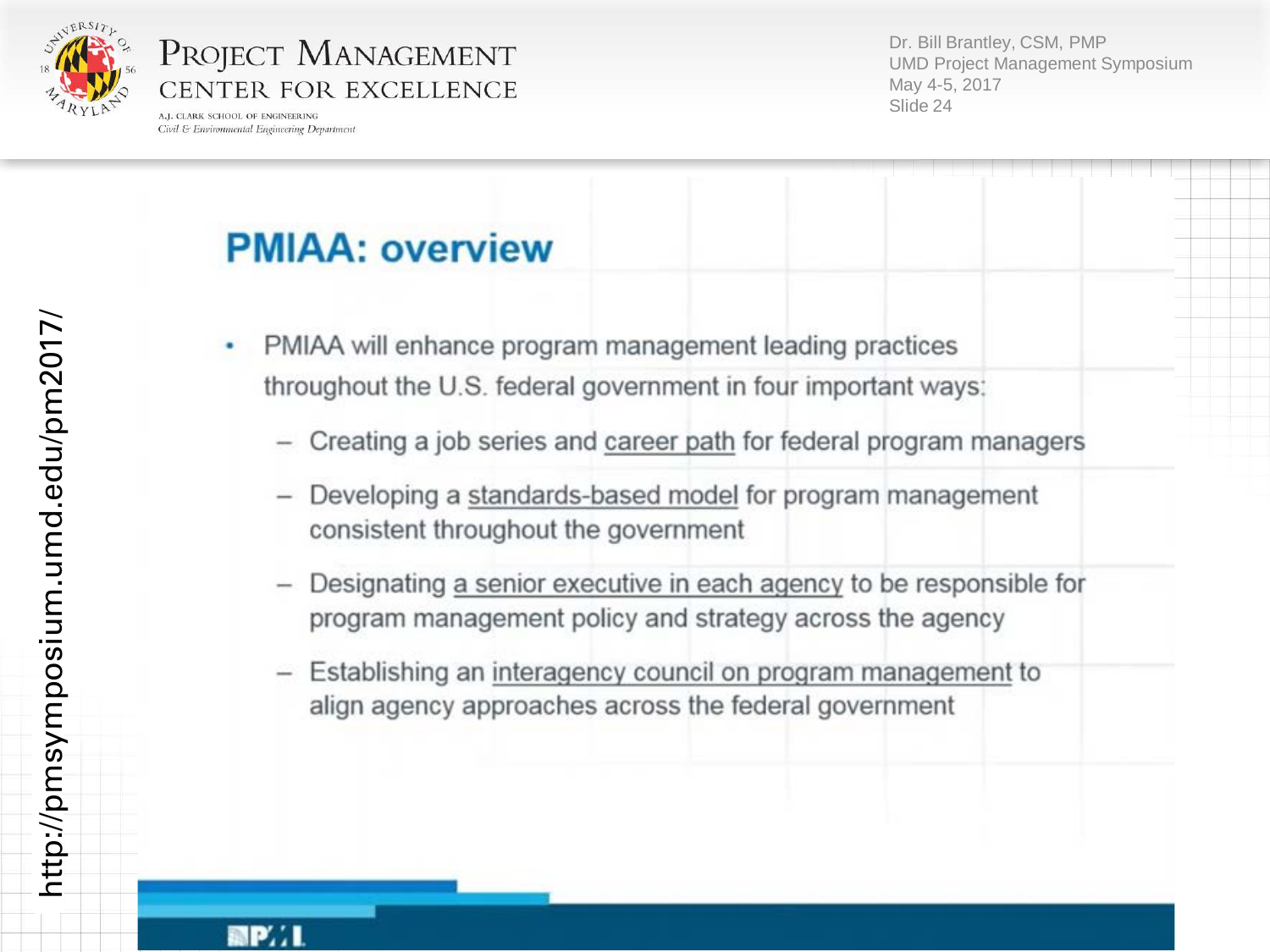

A.J. CLARK SCHOOL OF ENGINEERING Civil & Environmental Engineering Department Dr. Bill Brantley, CSM, PMP UMD Project Management Symposium May 4 -5, 2017 Slide 25

# http://pmsymposium.umd.edu/pm2017/ http://pmsymposium.umd.edu/pm2017/

# **Share Your Thoughts TAKE THE SURVEY**